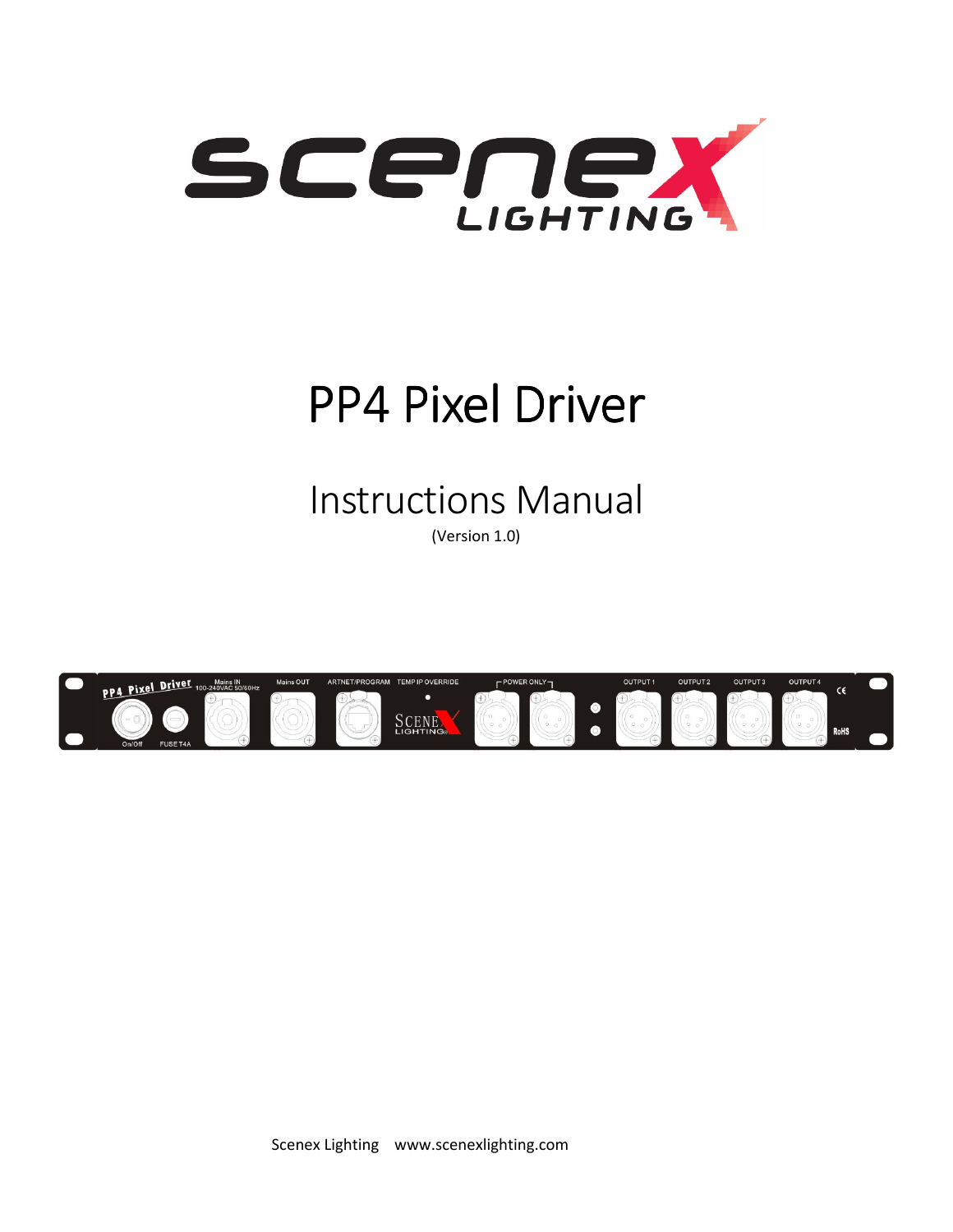# **Safety Instructions**



The **PP4** is a High-Tech Product. To guarantee a smooth operation, it is necessary to respect the following rules.

The manufacturer of this device will not take responsibility for damages through any disregard of the information provided in this manual. Warranty claims also will be voided in the case that the fixture housing is opened.

- 1. Before powering on the fixture, make sure that the PP4 fans and air inlets are clean and not blocked.
- 2. **The PP4 doesn't contain any user serviceable parts. Opening the fixture will void all warranties.**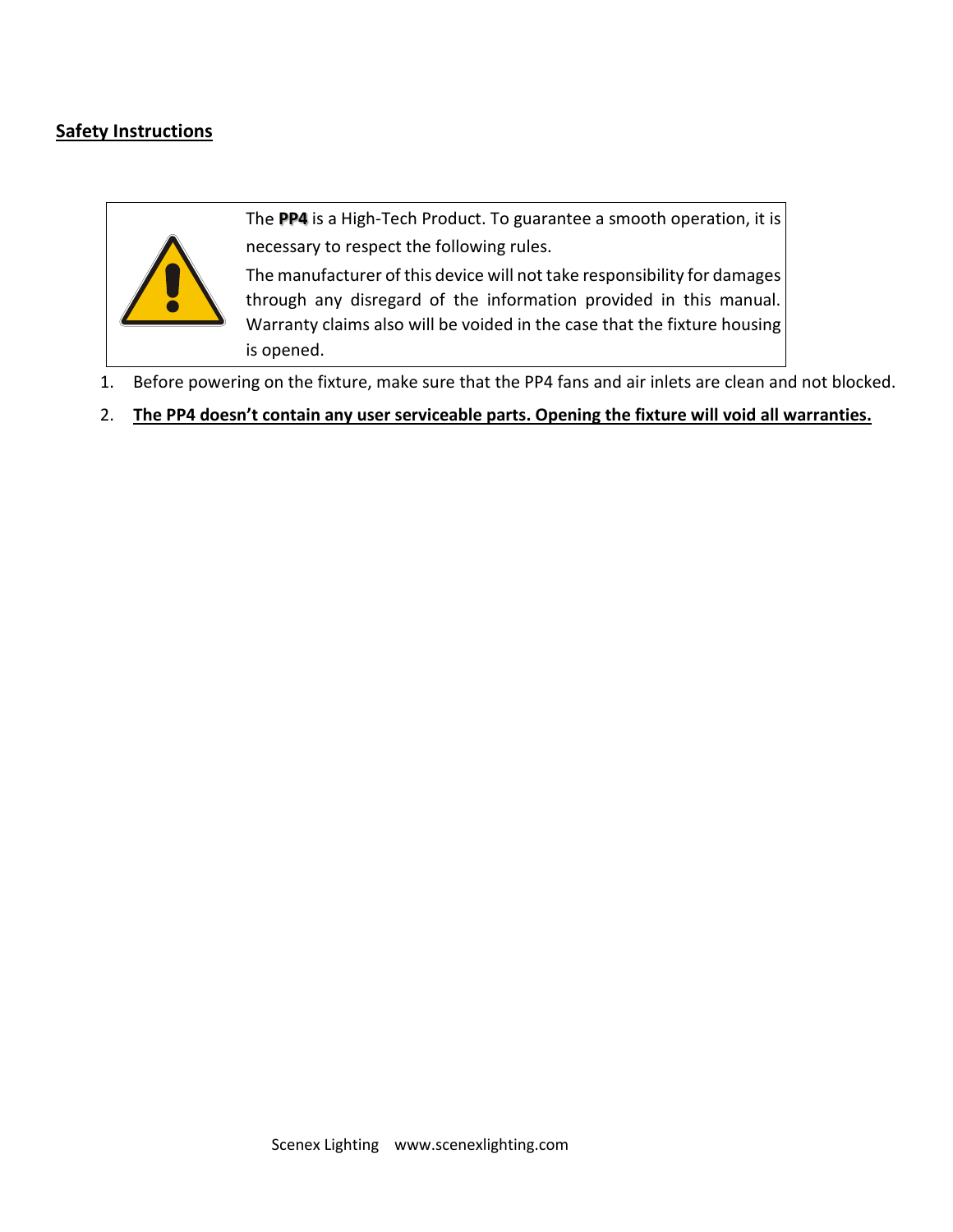#### **Product Features**

- Simplified wiring; each output supplies data and power to pixels over a single cable
- Control of multiple pixel strings simultaneously
- Any output can drive any number of pixels over multiple universes up to the full capacity of the driver
- Control of up to 2,040 individual pixels using Unicast E1.31 or Art-Net, and 1,190 pixels using Multicast E1.31
- Universe assignment up to 12 Universes
- Ethernet connection eliminates need for hardware "dongles" and special data wiring
- Power and Ethernet present indicators
- Multiple pixel types supported
- All configuration and status reporting is done using the built-in web server
- Temporary IP address override for built in web server access
- Advanced configuration options included RGB color order, string length, pixel grouping, pixel type, reversed and zig-zag strings, 'null' pixels, DMX addressing range, universe spanning, gamma correction, and more
- Neutrik Powercon input and thru
- Simultaneous support of up to 4 different LED pixel types
- Data and power outputs are individually fused
- Built-in test patterns

#### **Scenex Lighting PP4 LED Driver Specifications**

- 4 output ports utilize data and power via standard 4 pin XLR connectors
- Supported pixels include : LPD6803 , LPD880X, WS2801, WS2811, TLS3001, 1903, 9813
- Power input: 100 240VAC, 50/60 Hz
- Power output: 5V DC / 40 Amp output
- 2 additional power injection ports
- Durable steel casing
- IP22 rating
- 1 % U Rack Mount ( % U required for cooling)
- Dimensions: 1.75 in x 17.25 in x 8.25 in / 45 mm x 440 mm x 210 mm
- Weight: 8 lbs. / 3.7 kg
- 2 x 10mm threaded mounting points for clamp attachment for truss
- Forced air cooling
- Operating temperature: 32-104°F / 0-40°C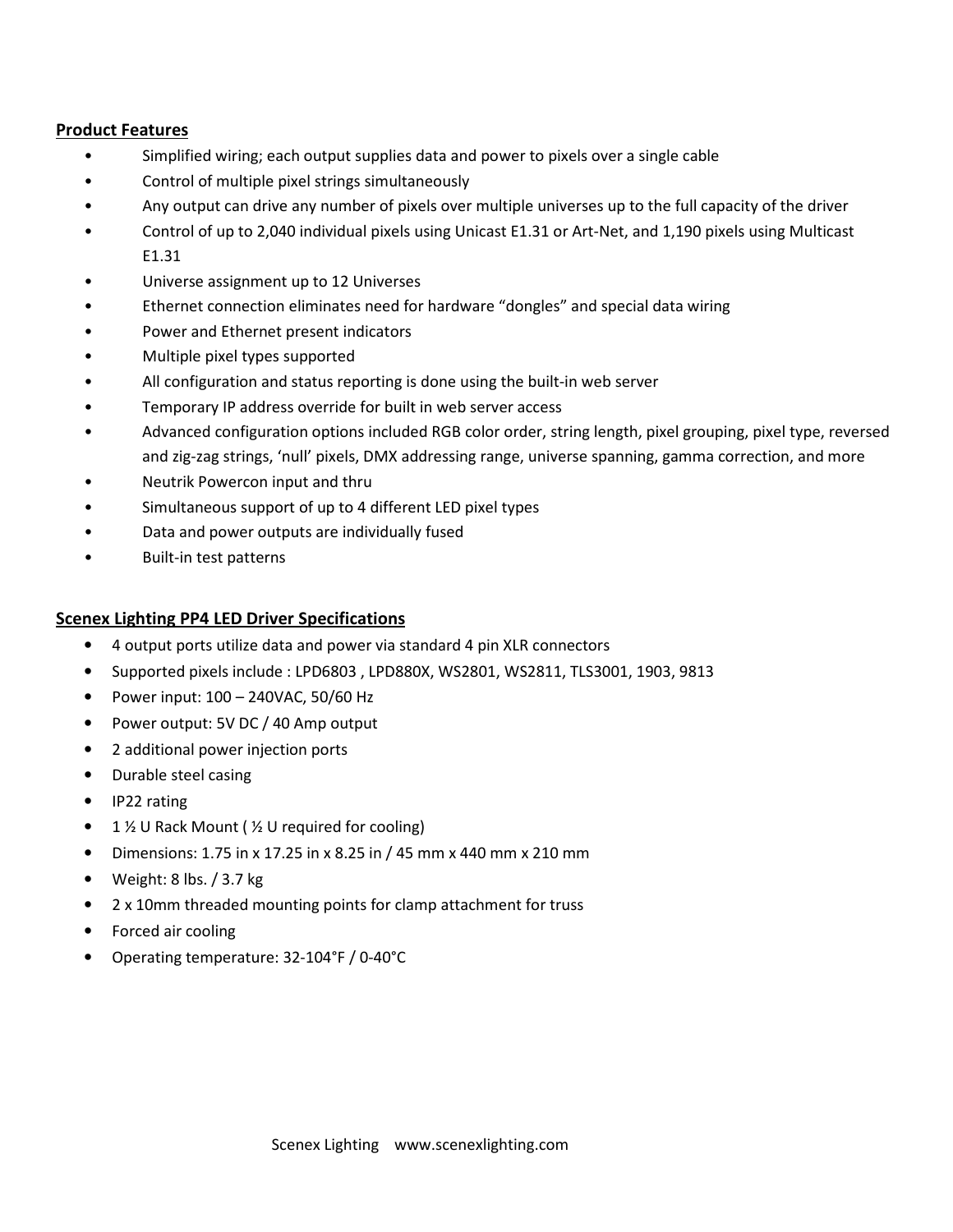## **XLR PIN OUT for PP4 Driver**

| XLR Pin # | Function     |
|-----------|--------------|
|           | Ground       |
|           | <b>Clock</b> |
|           | Data         |
|           | 5 Volts DC   |

# **XLR Pin Out for PP4 Driver to Scenex Lighting Pixel Tape**

| <b>XLR Pin #</b> | Tape Wire | Function     | Tape Type     |
|------------------|-----------|--------------|---------------|
|                  | Yellow    | Ground       | WS2801/WS2811 |
|                  | Blue      | <b>Clock</b> | WS2801 only   |
|                  | lGreen    | <b>IData</b> | WS2801/WS2811 |
| I4               | Red       | 5 Volts DC   | WS2801/WS2811 |

# **Accessing the PP4 Web Server**

This discussion assumes that the PP4 controller is connected via a LAN cable to your LAN, typically to an unused port on your router.

All configuration of the PP4 controllers is done via a web configuration page. The web page is displayed by typing the IP address of the controller into a web browser's address bar. In order to access the web page the current controller IP address must be known, and it must lie within the address range of the LAN to which the controller is connected.

The initial access to the web page presents a bit of a chicken-or-the-egg dilemma. In order to set the controller's IP address we need to be able to access the web page, but we may not be able to access the web page if the existing IP address isn't known, or isn't valid for our network.

All controllers ship with a default IP address of 192.168.1.206. Almost all small networks will use some variant of 192.168.x.y IP addresses. Of those, the 192.168.1.x range is the most common. Since the 192.168.1.x addressing scheme is common, it's usually easiest to first try accessing the controller at its default IP address of 192.168.1.206.

To do that, open your web browser and type 192.168.1.206 into the command bar (where you typically see the http:// addresses), and press ENTER. If you see the controller's web page displayed, then you can skip ahead to the next section, where you see an image of the web page.

If you're here, the 192.168.1.206 address didn't work. The most likely cause is that your network uses an address range other than 192.168.1.x. You can determine that with this simple procedure. Note that this is a one-time procedure. Once you've overridden the default IP address with one that's compatible with your network, we'll change the PP4s IP address to be one that's valid for your network to make future access to the web page simple.

The following procedure is good for Windows 7; other versions of Windows will use a similar procedure. In the text that follows, bold and capital letters are used to identify what you need to type or which screen button to 'click', you need not use caps when actually entering the commands: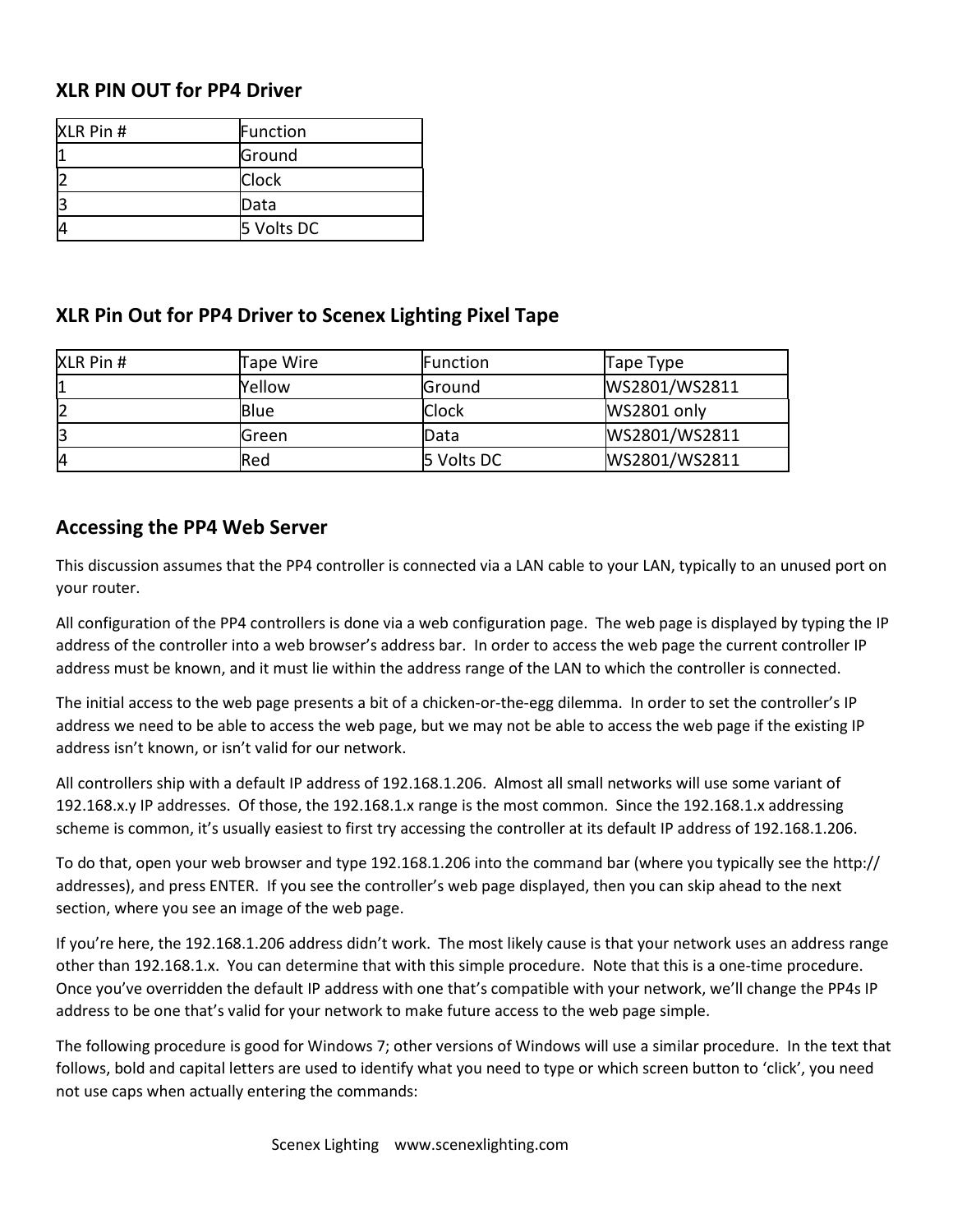Press the **WINDOWS** button to open the start menu.

Type **CMD** in the search bar and press **ENTER**.

A black window should open. In the black window type **IPCONFIG /ALL** then press **ENTER**. (That's IPCONFIG then a space, then a forward slash followed by the word ALL.)

Scroll up if necessary using the scroll bar to display the first part of the text that has appeared in the window. Look for an area called "**Ethernet Adapter Local Area Connection**". Within that area look for the line **"IPv4 Address"**. Generally the number displayed will be:

192.168.x.y, where x will usually be 0 or 1, (sometimes higher) and y can be any number. **The third digit, X in the example, is what you need to know**. If X is 0, your LAN uses 192.168.0.X addressing. Other common IP ranges would be 2.X.X.X or 10.X.X.X. (The 169.254.X.X address range will be used if your PC is not connected to a router or is connected to a wireless router.)

Now that you know the address range used by your LAN, you can override the factory default IP address of the PP4 and force it to have an IP address that's within the range of your LAN. This is done by using the **Temp IP Override** button on the PP4.

Using the information about your LAN's address range, pick the override you need to use from this table **Over-Ride Code** 

|  | <b>Purpose</b> |  |
|--|----------------|--|
|  |                |  |

| 1 | Display current IP address on LEDs, continue until restarted |
|---|--------------------------------------------------------------|
| 2 | Force a temporary IP address of 2.2.2.2                      |
| 3 | Force a temporary IP address of 10.10.10.10                  |
| 4 | Force a temporary IP address of 169.254.74.73                |
| 5 | Force a temporary IP address of 192.168.0.206                |
| 6 | Force a temporary IP address of 192.168.1.206                |
|   |                                                              |

Note: Codes from 5 to 15 all force a temporary IP address of 192.168.X.206, where X is the over-ride code – 5. For example, over-ride code 15 forces a temporary IP address of 192.168.10.206, because 15-5=10.

As an example, if you determine that your LAN uses 192.168.0.x addressing, then you would use override 5 to force an IP address of 192.168.0.206 because that is within the address range used by your LAN. If your IP address is of the form 2.X.X.X or 10.X.X.X or 169.254.X.X you would use over-ride codes 2, 3, and 4 respectively.

Overrides are done by use of the **Temp IP Override** button on the PP4. Use this procedure:

Determine the override code you need to use per the discussion above, it will be in the range of 2 to 15.

Once the controller is powered up and the LEDs are lit, press AND HOLD the **Temp IP Override** button.

After about 2 seconds you will see the RED and GREEN LEDs flash on and off together at the rate of one flash per second. Count the flashes and release the PROGRAM button when the lights flash on for the number of times equal to your override code. With our previous example, a LAN using 192.168.0.X addressing, we determine from the table that we need override 5. So we would hold down PROGRAM until the LEDs come on for the 5<sup>th</sup> time, then release it.

After you release the **Temp IP Override** button the LEDs will come on and stay on. Now you should be able to enter the override address into your browser's address bar and you should see the controller's web page.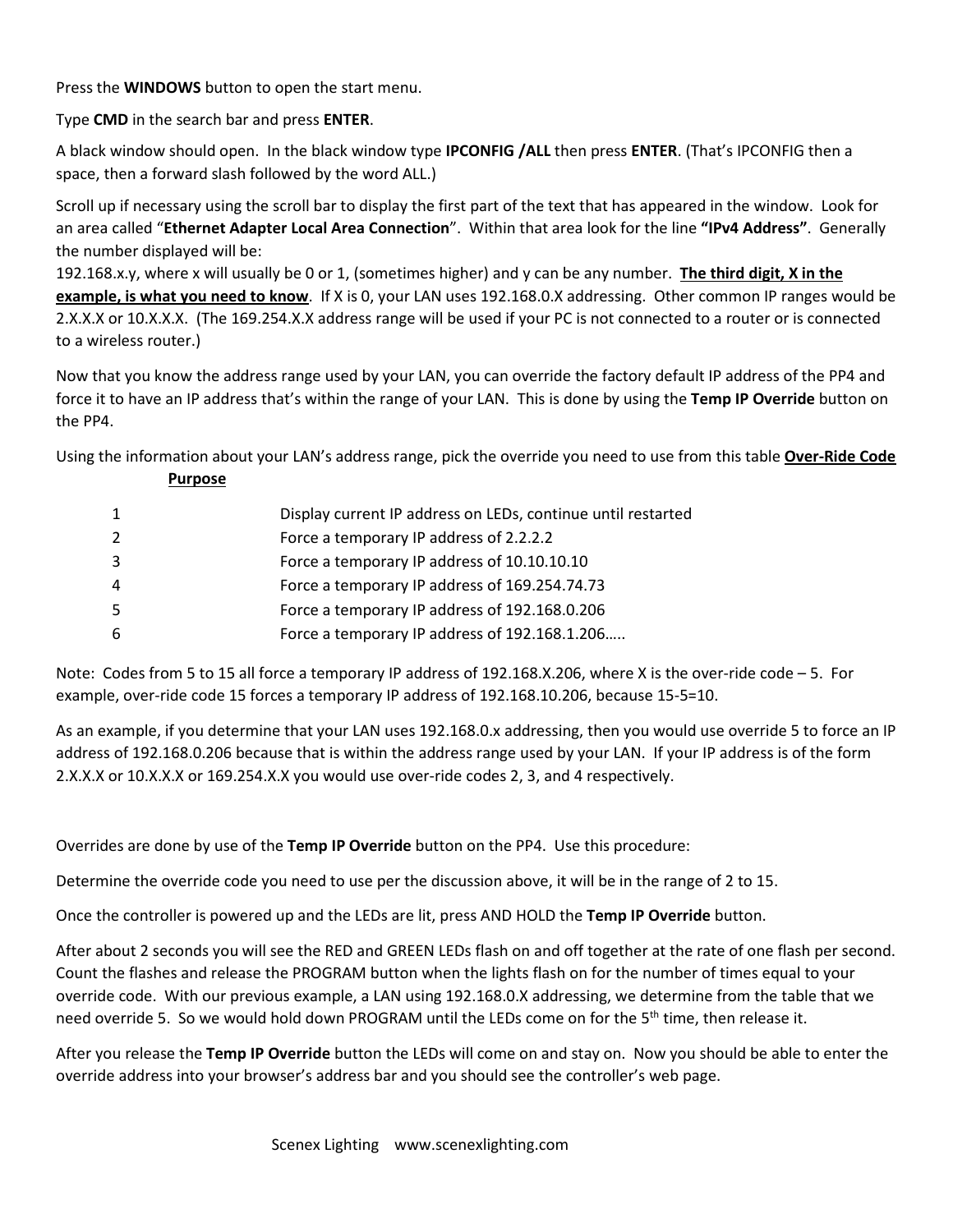If you are unable to use the above procedure successfully, there is an alternate method to access the controller page. Unplug your computer's LAN cable from your router and wire it directly to the Ethernet jack on the controller**. Reboot the computer** and then use over-ride code 4 on the controller. You should then be able to access the controller's page at 169.254.74.73.

**Note: The IP address created by the over-ride is temporary**. Once you are able to access the controller's web page, change the IP address to an address that is within the range of your LAN, save by clicking **Update System Information**, then restart the controller.

There is an additional use of the override; that is to display the current IP address of the controller. This is useful if, for whatever reason, do not know the IP address that the controller is set to. You can use override #1 to display the IP address on the LEDs.

#### **Over-ride code 1, IP address display**

Use over-ride code 1 to determine the IP address of the controller when it is not known. Press and hold the **Temp IP Override** button until the red and green LEDs come on together for the first time, then release (over-ride code 1). The LEDs will now display the current IP address. For each digit, the green LED will come on, then the red LED will flash a number of times corresponding to the value of that digit. Then the green LED will go off. This process repeats until all 12 digits of the IP address have been displayed, and the entire process repeats continuously until the controller is restarted by pressing the PROG button again, or by pressing the RESET button (all but PP4), or by interrupting power to the controller. For the factory default IP address of 192.168.1.206, you would see the following pattern on the LEDs:

Brief pause with both LEDs off, then green ON, then red flashes 1 time, then green off (1) Brief pause with both LEDs off, then green on, then red flashes 9 times, then green off (9) Brief pause with both LEDs off, then green on, then red flashes 2 times, then green off (2) (slightly longer pause, then next group begins)

Once the current IP address is known (factory default is 192.168.1.206), if it is within the address range of your LAN just enter that IP address in your browser's address bar. If it is outside of the range of your LAN use the override procedure described above.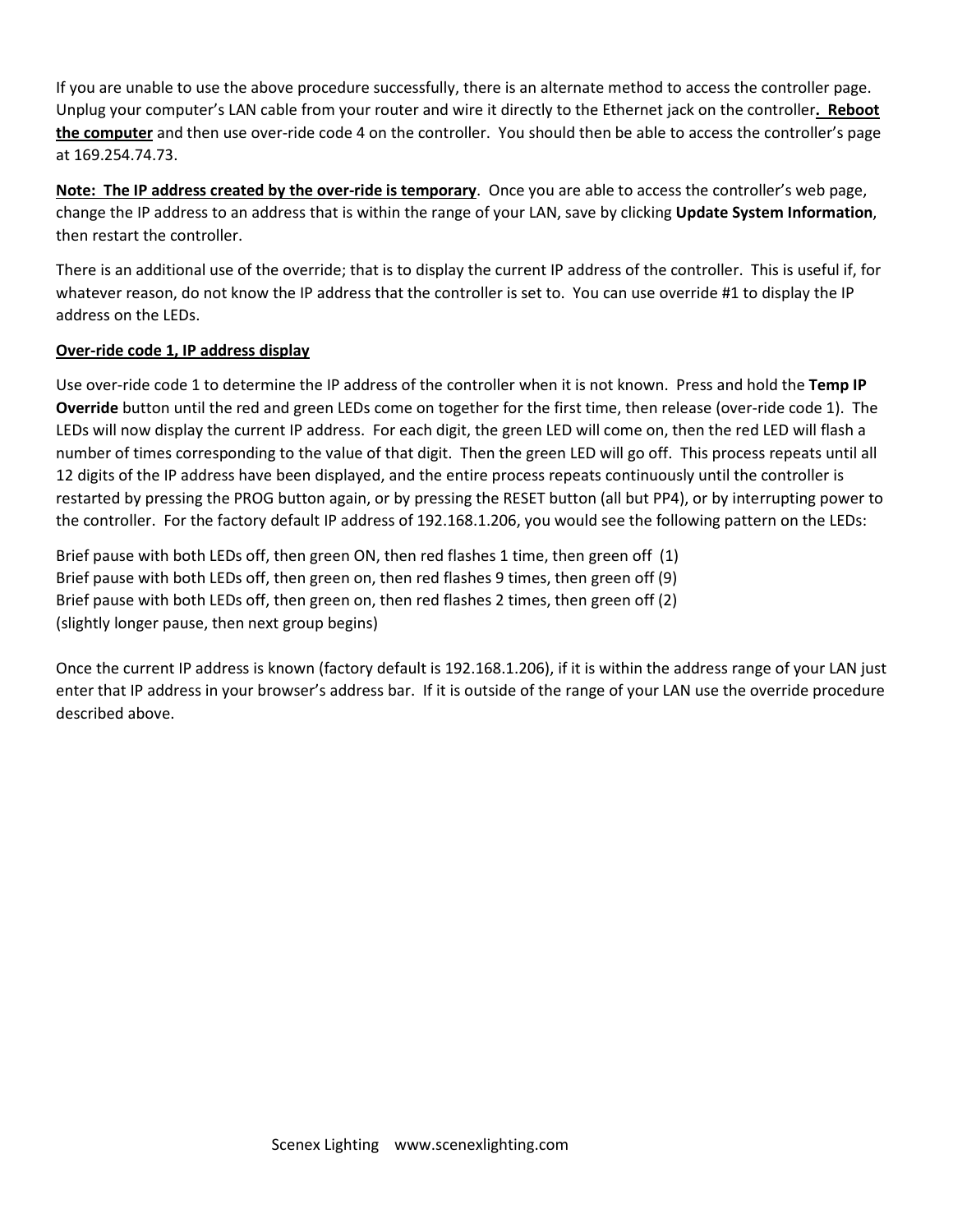Once you have successfully accessed the PP4's web page, you will see a screen similar to the following:

#### SanDevices SACN/E1.31/Art-Net RGB Pixel Controller Model E6804

| <b>IP Address</b>                                                                                           |                                                    |                             |                                                  | <b>Subnet Mask</b> |                                                | <b>MAC Address</b> |                      | Up-Time                        | <b>Receive Mode</b>                                             | <b>Timeout</b>               | <b>Test Pattern</b> |                                | <b>Gamma Value</b>               |                                  |                  |
|-------------------------------------------------------------------------------------------------------------|----------------------------------------------------|-----------------------------|--------------------------------------------------|--------------------|------------------------------------------------|--------------------|----------------------|--------------------------------|-----------------------------------------------------------------|------------------------------|---------------------|--------------------------------|----------------------------------|----------------------------------|------------------|
| 192<br>168                                                                                                  | $\overline{1}$                                     | 206                         |                                                  | 255 255 255 0      |                                                | 4A:49:4D:B0:B9:ED  |                      | 0000:00:16                     | <sup>O</sup> Multicast E1.31<br><b>Unicast E1.31</b><br>Art-Net | $\mathbf{0}$                 | $\mathbf{0}$        |                                | 1.0                              | <b>Update System Information</b> |                  |
| Firmware Version: 4.026 Firmware update status:                                                             |                                                    |                             |                                                  |                    |                                                | <b>None Tried</b>  |                      | <b>Update Firmware</b>         |                                                                 |                              |                     |                                |                                  |                                  |                  |
| <b>Universe Selection and Packet Statistics:</b>                                                            |                                                    |                             |                                                  |                    |                                                |                    |                      |                                |                                                                 |                              |                     |                                |                                  |                                  |                  |
|                                                                                                             |                                                    |                             |                                                  |                    | <b>Multicast, Unicast or Art-Net Universes</b> |                    |                      |                                | <b>Unicast or Art-Net Only Universes</b>                        |                              |                     |                                |                                  |                                  |                  |
| Universe                                                                                                    | $\mathbf{1}$                                       | $\overline{2}$              | 3                                                | 4                  | 5                                              | 6                  | $\overline{7}$       | 8                              | 9<br>10                                                         | 11                           | 12                  |                                | <b>Update Universe Numbers</b>   |                                  |                  |
|                                                                                                             | 428                                                | 428                         | 427                                              |                    | $\mathbf{0}$<br>$\mathbf{0}$                   | $\mathbf{0}$       | $\mathbf{0}$         | $\mathbf{0}$                   | $\mathbf{0}$                                                    | $\mathbf{0}$<br>$\mathbf{0}$ | $\mathbf{0}$        |                                |                                  |                                  |                  |
|                                                                                                             |                                                    |                             |                                                  |                    |                                                |                    |                      |                                |                                                                 |                              |                     |                                |                                  |                                  |                  |
|                                                                                                             | 5                                                  | 5                           | 5                                                |                    | $\mathbf{0}$<br>$\mathbf{0}$                   | $\mathbf{0}$       | $\overline{0}$       | $\mathbf{0}$                   | $\mathbf{0}$                                                    | $\mathbf{0}$<br>$\mathbf{0}$ | $\mathbf{0}$        |                                |                                  |                                  |                  |
|                                                                                                             | $\Omega$                                           | $\mathbf{0}$                | $\overline{0}$                                   |                    | $\mathbf{0}$<br>$\mathbf{0}$                   | $\mathbf{0}$       | $\Omega$             | $\mathbf{0}$                   | $\Omega$                                                        | $\Omega$<br>$\Omega$         | $\Omega$            |                                |                                  |                                  |                  |
| <b>Packets Received</b><br><b>Sequence Errors</b><br><b>Invalid Packets</b><br><b>Output Configuration:</b> |                                                    |                             |                                                  |                    |                                                |                    |                      |                                |                                                                 |                              |                     |                                |                                  |                                  |                  |
|                                                                                                             | <b>Outputs</b>                                     | Output                      |                                                  | Length             | Group                                          | Color              | <b>Start Address</b> |                                | <b>End Address</b>                                              |                              | <b>Reverse</b>      | <b>Zigzag</b>                  | <b>Null Pixels</b>               | <b>Refresh</b>                   |                  |
| $\mathbf{1}$                                                                                                | In Use<br>$\sqrt{2}$                               | <b>Type</b>                 |                                                  | <b>Pixels</b>      | <b>Size</b><br>$\mathbf{1}$                    | Order              | <b>Universe</b>      | <b>Channel</b><br>$\mathbf{1}$ | <b>Universe</b><br>1                                            | <b>Channel</b><br>150        | $\Box$              | <b>Every</b><br>$\overline{0}$ | $\overline{0}$                   | Rate<br>212                      |                  |
|                                                                                                             |                                                    | <b>WS2801</b>               | $\blacktriangledown$                             | 50                 |                                                | $RGB -$            | $1 -$                |                                |                                                                 |                              |                     |                                |                                  |                                  | Update           |
| $\overline{2}$                                                                                              | $\sqrt{3}$                                         | <b>GE CIrEff</b>            | $\vert \cdot \vert$                              | 50                 | 1                                              | $RGB -$            | $1 -$                | 151                            | $\mathbf{1}$                                                    | 300                          | $\Box$              | $\Omega$                       | $\Omega$                         | 20                               | Update           |
| <b>Outputs</b><br>$\overline{3}$<br>$\overline{4}$                                                          | $\overline{\mathsf{v}}$<br>$\overline{\mathbf{v}}$ | 1804/2811<br><b>TLS3001</b> | $\blacktriangledown$<br>$\overline{\phantom{a}}$ | 50<br>50           | 1<br>1                                         | $RGB -$<br>$RGB -$ | $1 -$<br>$1 -$       | 301<br>451                     | $\mathbf{1}$<br>$\overline{2}$                                  | 450<br>90                    | $\Box$<br>$\Box$    | $\mathbf{0}$<br>$\overline{0}$ | $\overline{0}$<br>$\overline{0}$ | 245<br>81                        | Update<br>Update |

In general, you will make configuration changes by entering the desired value(s) using entry boxes, checkboxes, buttons, and drop-down lists. Then you will click the corresponding **UPDATE** button for the changes to take effect. Please note that there are several **UPDATE** buttons**; when you make changes in one area of the screen, you must press the proper UPDATE button, before moving on to make changes in another area**. In particular, each pixel output has its own configuration line and its own **UPDATE** button. So when configuring outputs, you would make all changes to output 1, then click that line's **UPDATE** button. Then move on to output #2 and repeat the procedure.

The web page is divided into 3 main sections: **System Information**, **Universe Selection**, and **Output Configuration**.

### **System Information**

The **System Information** section allows the user to view and/or change the following system settings:

**IP Address**: This is the IP address that the controller will have **when it is not over-ridden at startup**. This IP address is used to access this web page, and is also used as the destination address if using E1.31 Unicast mode or Art-Net (described later). The IP address is entered as 4 separate numeric values. The controllers are shipped with a default address of 192.168.1.206. If you LAN uses 192.168.1.x addressing, you should be able to access the controller simply by entering that IP address into the URL bar of your browser. If your LAN uses a different address range, there is an override mechanism, described earlier in this manual that allows you to use the **PROGRAM** button on the controller to force a different IP address at startup. Typically this is used to force an IP address in the range of your LAN, then you can access the web page, and change the IP address so that is within the address range of your LAN. To change the IP address simply click on all of the 4 IP address boxes and enter the desired values. When finished you must click the

Scenex Lighting www.scenexlighting.com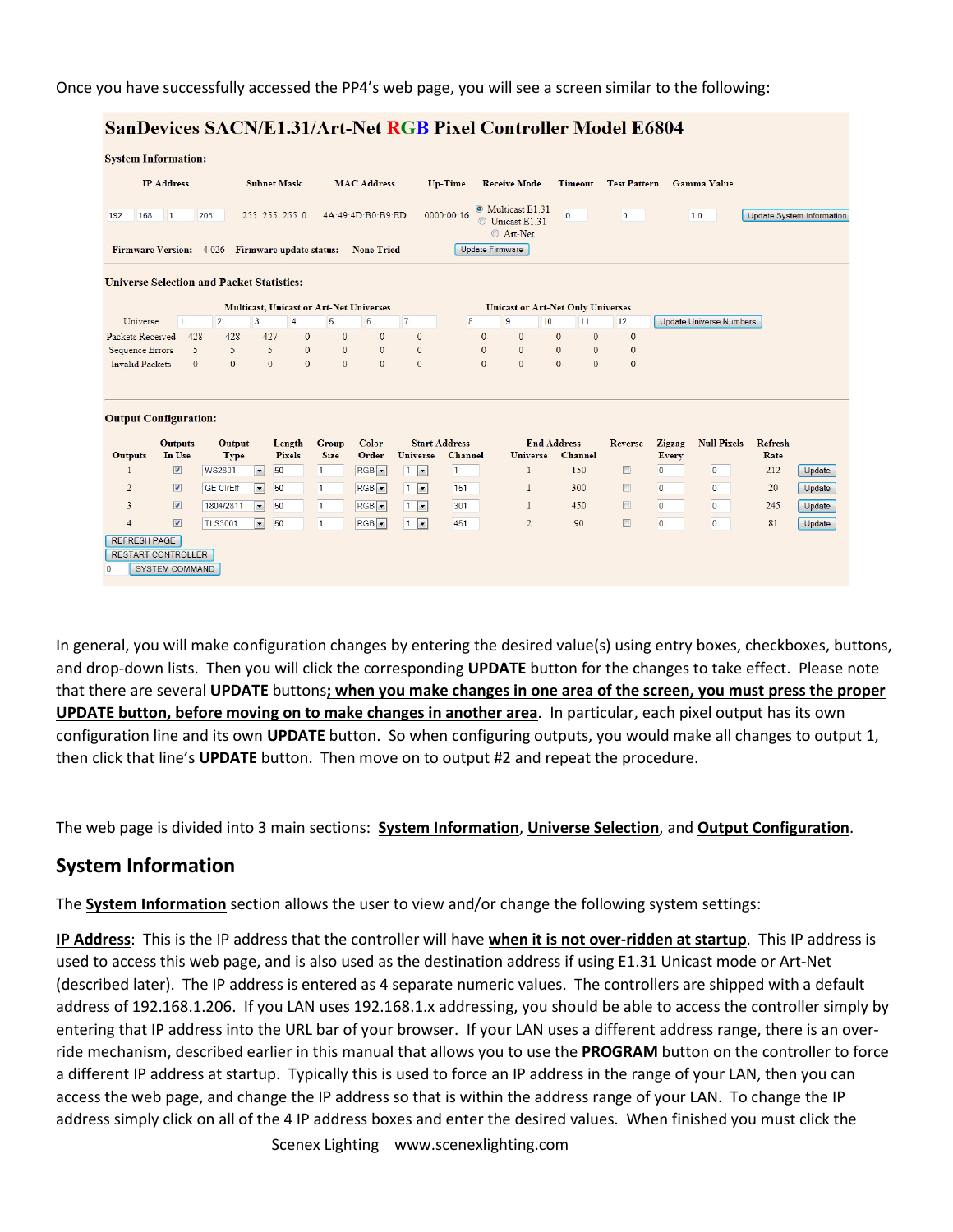**Update System Information** button to save your changes. In order for the new IP address to take effect, you must then restart the controller, by pressing the **RESTART CONTROLLER** button at the lower left. Note that **ONLY an IP address change requires a restart**, all other changes take effect immediately when the corresponding **UPDATE** button is pressed.

*If you used the override procedure to access the controller, you should change the IP address now to one that is compatible with your network so that you can access the controller in the future without using the override. You will see a line at the top of the screen that shows the temporary IP address that is in use because of the override:* 

# **System Information:**

Temporary IP Address is: 192.168. 1.206

 *In many cases this will be a good choice for the permanent IP address. You would want to use a different address if your LAN already has another device at this address, such as another pixel controller. In general, just use the next consecutive address. Enter* 

*the 4 parts of the desired IP address in to the 4 IP Address boxes. Verify that all parts of the IP address have been entered correctly. Once they are all correct, click on the Update System Information button. Wait a few seconds then click the Restart Controller button. Wait a few more seconds until both LEDs come back on, then you should be able to type the new IP address into your browser to regain access to the controller's web page.* 

The controller's **Subnet Mask** is shown next. This is set automatically by the controller based on the IP address in use.

The controller **MAC Address** and controller **Up-Time** items are display only items, and cannot be changed. **Up-Time** simply shows the elapsed time since the controller was last restarted.

**Receive Mode** Receive Mode is an item that can be changed by clicking on the appropriate button to change the receive mode from Unicast E1.31 to Multicast E1.31 or Art-Net. At this time Art-Net support is limited to reception of ArtDMX packets directed on the controller's IP address. ArtPollReplys are not supported. In general, it is suggested to use Multicast E1.31 as your first choice. The other modes are more specialized, and will be described later.

**Timeout** may be set to any value in the range of 0-99. If non-zero, and if incoming data stops, all of the controller outputs will be turned off after the selected number of seconds of delay. If set to 0 this feature is disabled.

**Test** A test pattern may be enabled by setting a value greater than 0. A value of 0 disables test patterns, a non-zero value enables a test pattern. **When test patterns are enabled the controller will not display any received data. When test patterns are enabled the web page will take longer to render, so it is suggested to keep test pattern turned off while working with the web page.** 

Test Patterns: 1-3 All pixels lit RED, GREEN, or BLUE respectively

- 4-6 A bright pixel chases from start to end leaving dim pixels behind, RED, GREEN, and BLUE
- 7-10 35%, 50%, 75%, and 100% white all pixels. USE WITH CAUTION: 100% WHITE ON ALL PIXELS CREATES MAXIMUM LOAD ON THE PIXEL POWER SUPPLY.
- 11 Pixel pairs alternate between VIOLET and GREEN.
- 12-29 A pattern of n RED pixels followed by n GREEN pixels followed by n BLUE pixels followed by n OFF pixels, that chases through the entire range of pixels, where n is the test pattern number – 10. **For example, test pattern 15 is a group of 5 pixels of each color (15-10=5).**

(Please note that the colors you observe may be different than those listed, this simply means that your pixels don't use the standard R->G->B color order. Not to worry, this can be fixed later.)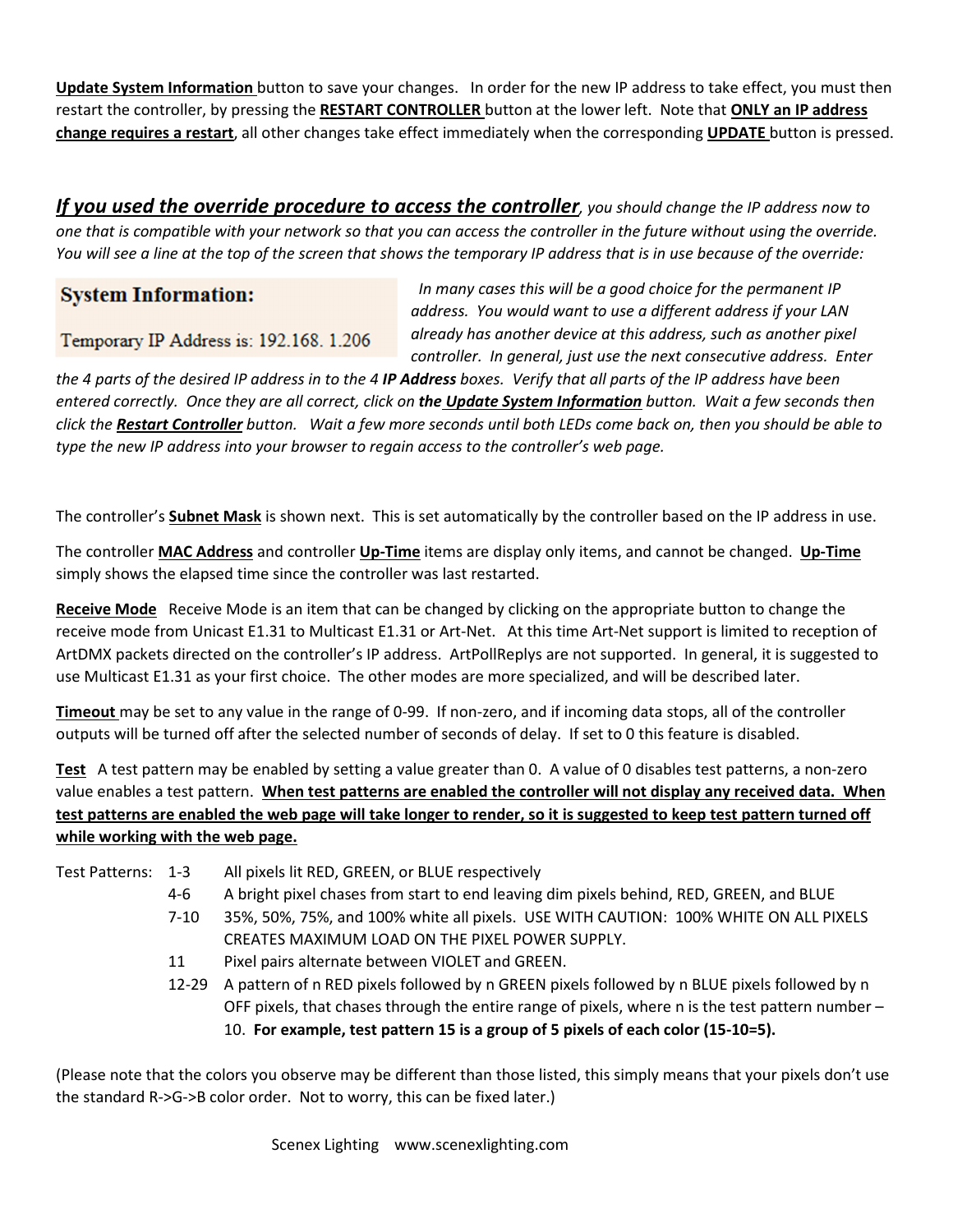**Gamma Value** may be set to any value in the range of 1.0 (no correction) to 3.0 (maximum correction) in increments of 0.2. Gamma correction is used to improve the dimming characteristics of some pixel types to make them have a more natural-looking dimming characteristic, more gradual at the low end similar to the dimming characteristics of incandescent bulbs.

Gamma Correction works with all 12-bit pixel types such as TLS3001 and CYT3005, and works with 8-bit pixels if the string length is 55 pixels or less.

After making any changes to any items in the **System Information** area, you must click the **Update System Information** button for the changes to take effect. **With the exception of a change to the IP address, all changes become effective immediately and do not require a restart of the controller.**

# **Universe Selection and Packet Statistics**

This area is where you define the list of universes that the controller will respond to. The set of universes needed will depend on how your pixels or other devices are defined in the software package that sends out the E1.31 packets. This could be LOR, LightShowPro, Madrix, etc. **Later in this manual there will be a discussion that explains many of these terms, and talks about the design of a pixel system. If you're new to pixels, you can skip over the information here that you're not familiar with, and then after reading the material later in the manual you will have a better understanding of how these configuration settings work.** 

Based on the settings that you use to address your pixels in your sequencing software, you will know how many universes, and which universes, need to be received by this controller. Typically the universe numbers are entered in order from lowest to highest. Unused universes may be left at 0. Valid universe numbers are 1-63998. There should be no duplications in the universe numbers used, in other words **don't enter any universe number in more than one box**. Universe numbers are entered simply by clicking on the appropriate entry box and entering the desired value. When finished, click the **Update Universe Numbers** button to save the changes. Universe number changes become effective immediately**. Note that the selections here simply determine which set of incoming universes the controller will receive. In the next section we will assign those universes to control specific pixel strings.**

This section of the page contains 3 additional items of information for each universe: **Packets Received, Sequence Errors**, and **Invalid Packets**. These are display-only items. Packets Received lists the total number of packets received for this universe since the controller was restarted. **Sequence Errors** shows the number of packets that were missed, or skipped over. Typically this value will be rather small, but not necessarily 0. For example, the controller will tend to miss some incoming packets when the web page is being updated, although this is typically not visible because the packets come in so quickly. **Invalid Packets** indicates the count of packets that were not proper E1.31/SACN packets. This should rarely have a non-zero value.

**Important: The first 7 universes can be used for pixel control data of any type: Multicast E1.31, Unicast E1.31, or Art-Net. The last 5 universes cannot be used for Multicast E1.31. If you use Multicast E1.31 you must only assign the 1st seven universes to your pixel strings (see Output Configuration, below).**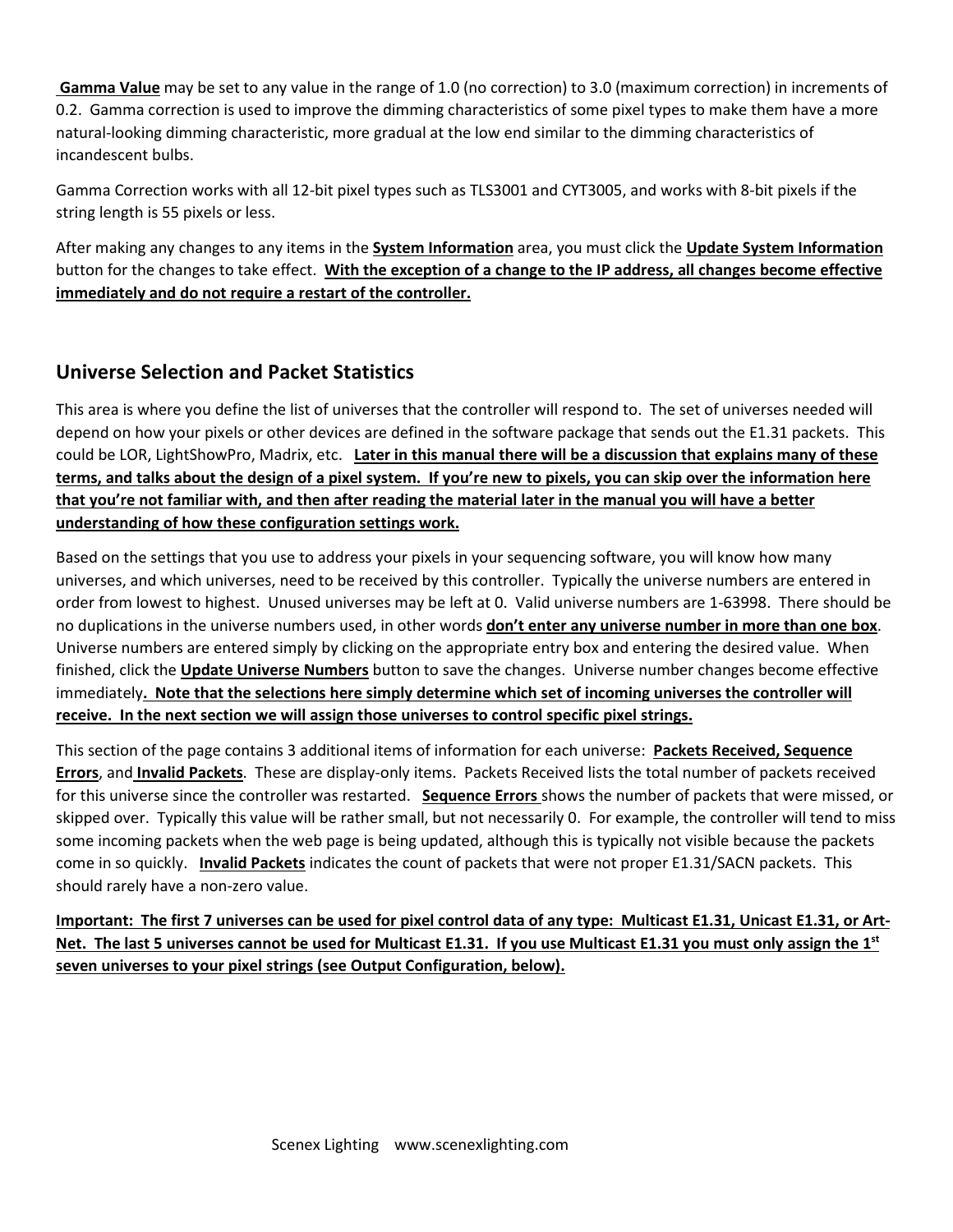# **Output Configuration**

This is where the individual controller outputs are configured. Outputs are labeled 1 through 4, matching the numbers on the PP4 itself. Each output has its own **Update** button which must be clicked for the changes to be saved and to take effect. Changes take effect immediately when the Update button is clicked, no controller restart is needed.

Remember that changes will not take effect until the appropriate Update button is clicked, and will not be saved if a different Update button is clicked. So, when configuring outputs, configure all of the items for one output then click that Update button to save those changes. Then move on to the next output and repeat the procedure.

**Outputs In Use** This box is checked if the corresponding output is in use**.** Outputs that are marked as in use will be assigned a range of DMX addresses if the specified Length in Pixels is greater than 0. This box should be checked for each pixel output that will be used.

| Outputs                   | Outputs<br>In Use   | Output<br><b>Type</b> |
|---------------------------|---------------------|-----------------------|
| 1                         | ☑                   | WS2801                |
|                           |                     | LPD6803               |
| 2                         | ☑                   | WS2801                |
| 3                         | ☑                   | <b>GE CIrEff</b>      |
|                           |                     | 1804/2811             |
|                           | ☑                   | 16716                 |
| <b>REFRESH PAGE</b>       |                     | LPD880x               |
|                           |                     | 981x                  |
| RESTART CONTROLLE TLS3001 |                     |                       |
| o                         | <b>SYSTEM COMMA</b> | <b>DMX</b>            |
|                           |                     | RENARD57k             |

**Output Type** is a drop-down selection list that allows you to choose the type of pixel (or other device) attached to this output. As of this time the following pixel types are supported: 6803, 2801, GE Color Effects, 1804/2811, 16716, 880x, 981x and 3001. Non-pixel output types supported are Renard (57.6kbps) and DMX.

**Length in Pixels** is where you enter the number of pixels that make up the pixel string or strip connected to this output. For output types **Renard** or **DMX,** the value entered here would be the number of channels of output desired divided by 3, since each 'pixel' uses three channels. As an example, for a full universe of DMX output, (actually 510 channels), you would specify a length of 170. This is because 170 pixels would use 510 channels.

**Group Size** allows pixels to be controlled in groups rather than individually. This feature would typically be used either to reduce the number of channels needed or to simplify programming of the pixels. When the group size is other than 1, instead of pixels being controlled individually, groups of pixels are controlled. For example, with a string length of 50 pixels and a group size of 5, the string would be controlled as 10 groups of 5 pixels and would use only 30 channels (10x3) instead of 150 channels (50x3).

**Color Order** is a drop-down that allows the specific color order of the pixels connected to this output to be specified. This can be helpful if the particular pixel string or strip does not use the standard R->G->B color order. If the pixels do not light with the expected colors because they use a color order other than RGB, changing the color order to the proper sequence (often by trial and error), will correct the problem.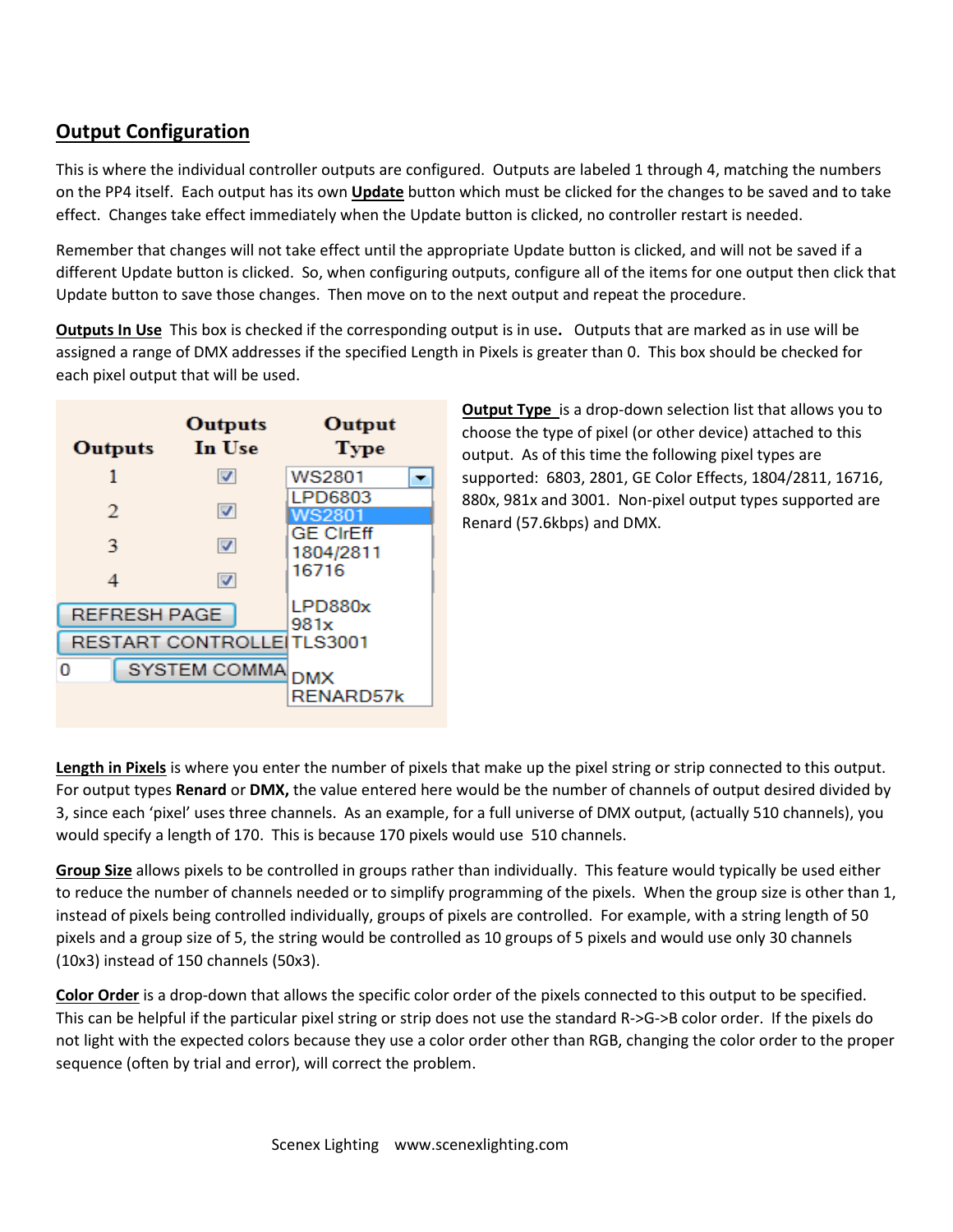| Group       | Color                                                | <b>Start Address</b> |                |  |  |
|-------------|------------------------------------------------------|----------------------|----------------|--|--|
| <b>Size</b> | Order                                                | <b>Universe</b>      | <b>Channel</b> |  |  |
| 1           | $RGB -$                                              | $5 -$                | 1              |  |  |
| 1           | $RGB -$                                              | $6 -$                | 91             |  |  |
|             | $RGB -$                                              | $ 8 -$               | 11             |  |  |
|             | <b>RGB</b><br>RBG<br>GRB<br><b>BRG</b><br>GBR<br>BGR | $ 9 -$               | 1              |  |  |

**Start Address** Each output that is marked as in use, and has a length greater than 0, is assigned a sequential block of DMX addresses. The length of this address block is (Length in Pixels) X 3, because each pixel requires 3 channels, one for each of its primary colors; red, green, and blue. Note that if pixel grouping is used the number of channels needed will be reduced accordingly.

The operator can configure the starting address for each output. All pixels on that output are then assigned consecutive addresses beginning with the specified start address. The necessary channels may span across one or more universe boundaries, depending on the start address and the number of channels needed. When the

end of a universe is reached (channel 510 is the last channel used in each universe), channels will be assigned from the next selected universe based on the order of universe selection (see Universe Selection and packet Statistics).

In most cases the selected universes will be assigned sequentially. For the first controller the starting universe will often be Universe 1. If using Multicast for example, the first controller would typically be configured for universes 1 through 7.

If a different group of universes is selected, this will affect how channel addresses are assigned. For example, assume that the first 5 selected universes (from left to right) are 1, 3, 5, 7, and 9. If we define output output 1 as having 200 pixels, then this output needs 600 total channels. Assume that we start this output at Universe 1 Channel 1. Since there are only 510 useable channels per universe, the last 90 channels will be assigned from Universe 3, since Universe 3 follows Universe 1 in the universe selection list.

The selection of the start address for an output is done by entering the starting Universe (from a drop down list which will only show the list of available universes), and a starting channel, a numeric entry from 1 through 508.

Although not specifically required, it's best to start every output on a channel number of 1 or 1 plus a multiple of 3 (4, 7, 10…508). The example below reflects the selected universe group consisting of universes 5 through 16.

| Color                       | <b>Start Address</b>                        |                | <b>End Address</b> |                |
|-----------------------------|---------------------------------------------|----------------|--------------------|----------------|
| Order                       | <b>Universe</b>                             | <b>Channel</b> | <b>Universe</b>    | <b>Channel</b> |
| $RGB$ $\blacktriangleright$ | 5                                           |                | 6                  | 90             |
| $RGB -$                     | 5<br>$\overline{6}$                         | 91             | 7                  | 180            |
| $RGB -$                     | 8                                           |                | 8                  | 150            |
| $RGB -$                     | 9<br>10<br>11<br>12<br>13<br>14<br>15<br>16 |                | 9                  | 510            |

You can see in this example, that a starting address of Universe 5 Channel 1 produced an ending address of Universe 6 (the next universe in line) channel 90. This is because the output needs 600 total channels, 510 from Universe 5 and 90 from Universe 6. The ending channel is calculated automatically by the controller, only the starting address can be entered.

# **Note: Start Address and End Address values are NOT displayed for any output that is not enabled, or has a length of 0.**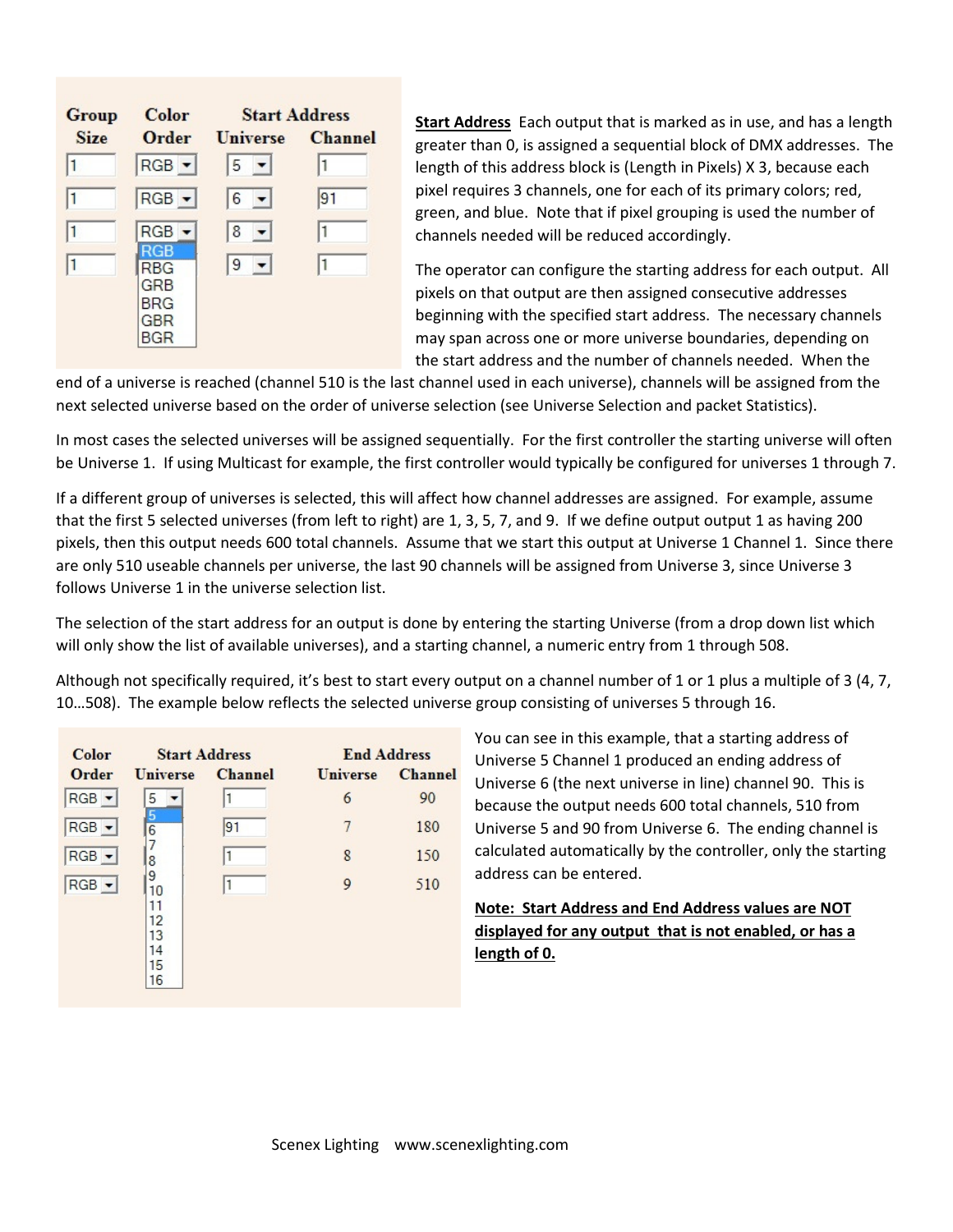| Reverse | <b>Zigzag</b><br><b>Every</b> | <b>Null Pixels</b> | <b>Refresh</b><br>Rate |        |
|---------|-------------------------------|--------------------|------------------------|--------|
| г       |                               | 0                  | 212                    | Update |
| Е       |                               | 0                  | 20                     | Update |
| ш       |                               | 0                  | 245                    | Update |
|         |                               | 0                  | 81                     | Update |

**Reverse** The Reverse check-boxes allow you to indicate that the associated string is 'backwards', in other words the first pixel to light will actually be the last pixel of the string. An example where this feature would be useful is a roofline, where the controller is mounted at the mid-point, with one pixel string (say #1) running to the left and another (say #2) to the right. Without the reverse feature, if you began lighting pixels in order, you would actually be lighting pixels

beginning at the center of the roof, working left to the left end, then jumping back to the center and then working to the right. By selecting the check-box to indicate that the first string is reversed the pixel sequence will be as it should be, from left to right with no jumps.

 **Zigzag** The Zigzag feature is another feature that can simplify the pixel programming by allowing the pixel addresses to flow in a more logical order. As an example, say you have a matrix of 200 pixels arranged in 20 columns of 10 pixels. If you start at the bottom left you would string pixels 1-10 from bottom to top in the first column, and then pixels 11-20 from top to bottom in the 2<sup>nd</sup> column, and so on, basically zig-zagging up and down. When done, if you lit pixels in order from the lowest address to the highest, you would see a pattern that started at the lower left and zig-zagged up and down across the matrix. When programming the pixels, it's often easier if the pixels light in a more natural order. In this example, we would use the zigzag feature to tell the controller that the pixels reverse direction every 10 pixels. Now, lighting sequential pixels produces the desired effect, the first column lights from bottom to top, then the  $2^{nd}$  column from bottom to top, etc.

**Null Pixels** Null pixels are pixels which are ignored by the controller and never lit. The most common use of null pixels is to allow a longer length of wiring between the controller and the start of as pixel string. Because the pixel control signals aren't designed to travel over long distances, it may not be possible to use wire runs longer than about 20 feet. If the particular installation requires a longer wire run than normal, this can often be accomplished by inserting one or more extra pixels in the wire run between the controller and the pixel string. Each of these pixels will regenerate the control signals, enabling them to be run for another 20 feet or so. As an example, if we needed to have a 100 foot wire run between the controller and a pixel string, we might use 4 null pixels, one at 20 feet, 40 feet, 60 feet, and 80 feet. Even though the total run was 100 feet the maximum distance between pixels is only 20 feet because of the null pixels.

Another use for null pixels is when you don't need the full length of your string. Say you have a 50-pixel string but only need 48 pixels lit. If it's more convenient to have the unused pixels at the start of the string rather than at the end, set the string length to 48 at set null pixels to 2.

**Refresh Rate** This is a displayed value that shows the approximate refresh rate of the pixels connected to this output. It is affected by pixel type and string length.

#### **Special Purpose Buttons**

There are 3 special buttons at the bottom of the page, and one number entry box.

**Refresh Page** simply refreshes the page without changing any configuration. Since the web page never updates by itself, you would use the **Refresh Page** button, for example, to see updated packet statistics, or updated system up-time.